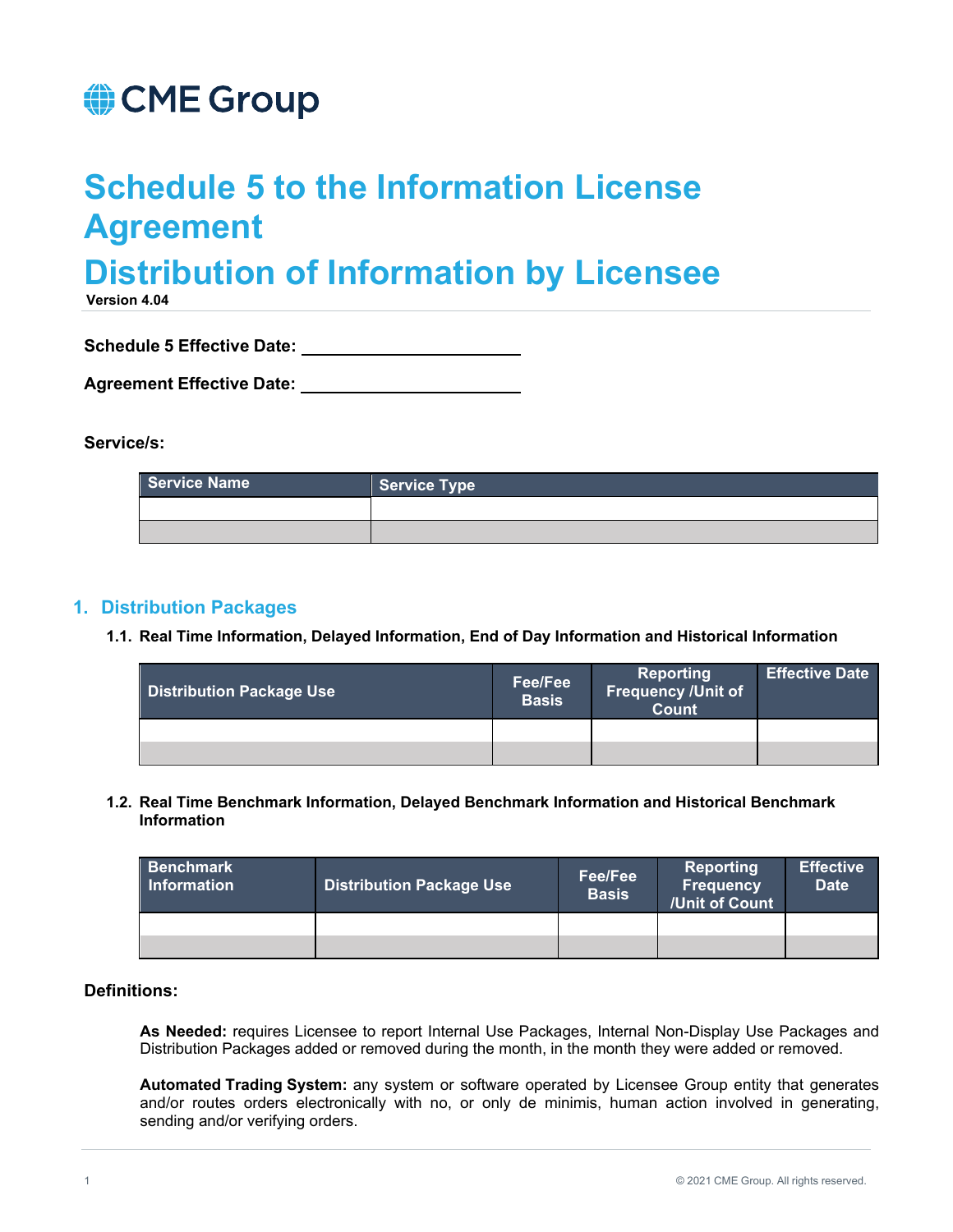

**Benchmark Information:** Information designated by CME as benchmark information in the Information Policies and as set out in section 1.2

**Delayed Benchmark Information:** Benchmark Information that is made available more than 24 hours, but not more than 7 days, after initial publication of the index/benchmark

**Direct Licensee Display Device:** a Device that is used to display Information to employees of Direct Licensee that is not a Direct Licensee Wallboard.

**Direct Licensee:** a party who has entered into an agreement with CME, whereby it is authorized to receive and use Information.

**Direct Licensee Feed Distribution:** Licensee provision of a feed, connection and/or access point to Information to an authorized and pre-approved Direct Licensee.

**Direct Licensee Wallboard:** a large, fixed unit of display equipment, that receives and displays Information and is viewable by an audience enclosed within a Direct Licensee Location.

**E-mini:** Information limited to contracts named "E-mini."

**Historical Benchmark Information:** Benchmark Information that is made available more than 7 days after initial publication of the index/benchmark.

**Information Board:** any physical device that displays Information along with information from other sources that is publicly accessible which may include lobby displays, elevator displays and marquees.

**Licensee Information Board:** an Information Board located at a Licensee Group location on which a Licensee Group entity directly controls the display of Delayed Information or End of Day Information.

**Licensee Website:** a Website on which a Licensee Group entity directly controls the display of Delayed Information or End of Day Information.

**Managed User Non-Display:** Non-Display Use of Information by a Subscriber who is a single natural person.

**Market Depth:** Information that includes all market data messages required to recreate the order book: five to ten orders deep in futures markets and three orders deep in options markets, as well as trade data for all CME Globex-traded products e.g. Information that includes Top of Book.

**Mobile Application:** software that is available for use on a mobile device (such as a smartphone or tablet) that is running a mobile operating system (such as Android or iOS).

**Managed Non-Display Use:** Non-Display Use of Information as provided by Licensee Group in a Service for internal use by a Subscriber.

**Non-Display Use:** non-viewable use of Information in any system, process, program, machine or calculation other than in order to display or distribute Information for display. Such use may include, but is not limited to, calculation of P&L, portfolio valuation, order processing, use within Automated Trading Systems and automated order routing.

**Non-Professional:** (i) an individual, natural person; or (ii) certain small business entities (limited liability companies, partnerships, trusts or corporations).

**Order Routing Device:** a trading terminal entitled to receive Real-Time Information and capable of routing orders to the CME Globex platform.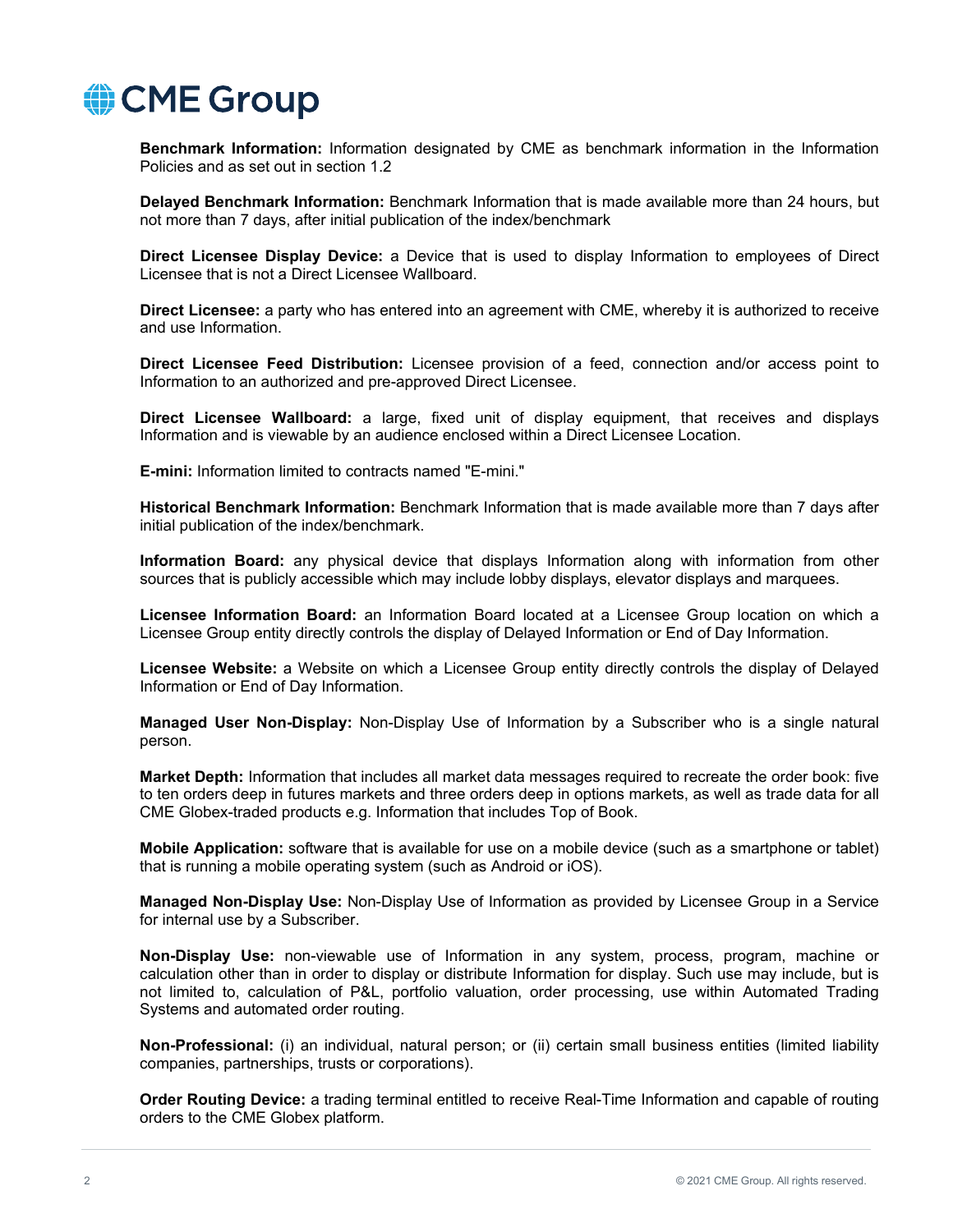

**Quote:** Information consisting of the market price of a single instrument of Information at a single point in time.

**Real Time Benchmark Information:** Benchmark Information that is made available within 24 hours of initial publication of the index/benchmark

**Semi-Automated Trading System:** any tool or functionality deployed on a display device, by an individual user, which is used to augment manual trading by automating the trading decision process and routing such automated orders.

**Subscriber:** any party, other than a Direct Licensee or Sub-vendor, receiving Information from any Licensee Group entity directly or through a Service Facilitator under the terms of a Subscriber Agreement.

**Subscriber Agreement:** (1) a written agreement between each Subscriber Group entity and any Licensee Group entity for receipt and use of Information by any Subscriber Group entity in accordance with this Agreement; and (2) if CME exercises its rights under section 4.3 of this Schedule, a written agreement between each Subscriber Group entity and CME for receipt of Information and use by Subscriber or any Subscriber Group entity in accordance with this Agreement.

**Subscriber Display Device:** a Device that is used to display Information to employees of Subscriber that is not a Subscriber Wallboard.

**Subscriber Feed Distribution:** Licensee Group provision of a feed, connection and/or access point to Information, to any Subscriber location. Subscriber manages entitlements and permissions to access Information from this feed, connection and/or access point. Subscriber reports any/all downstream usage to the Licensee through honesty statements or declarations for onward reporting to CME by Licensee.

**Subscriber Group:** Subscriber and Subscriber Affiliates that receive Information directly or indirectly from Licensee under the terms of a Subscriber Agreement.

**Subscriber Information Board:** an Information Board located at a Subscriber Group entity location on which a Licensee Group entity directly controls the display of Information.

**Subscriber Wallboard:** a large, fixed unit of display equipment, that receives and displays Information and is viewable by an audience enclosed within a Subscriber Group location.

**Subscriber Website:** a Website owned by a Subscriber Group entity that displays (including, without limitation, through linking or framing or both) frames or links to Delayed Information or End of Day Information residing on a Licensee Group domain or a domain hosted and controlled by Licensee Group.

**Sub-vendor:** a party who has entered into an agreement with CME, whereby it is authorized to receive, use and distribute Information received from Licensee in accordance with an agreement similar in substance to this Agreement.

**Sub-vendor Feed Distribution:** Licensee provision of a feed, connection and/or access point to Information to an authorized and pre-approved Sub-vendor.

**Top of Book:** Information that includes the top bid, bid volume, ask, ask volume, last trade price, and last trade volume of the order book.

**Television Distribution:** visual display of Information to the public via television broadcast which can include display on streaming media players.

**Website:** a URL, or group of URLs, with a single commercial brand or identity, through which Delayed Information or End of Day Information is publicly accessible.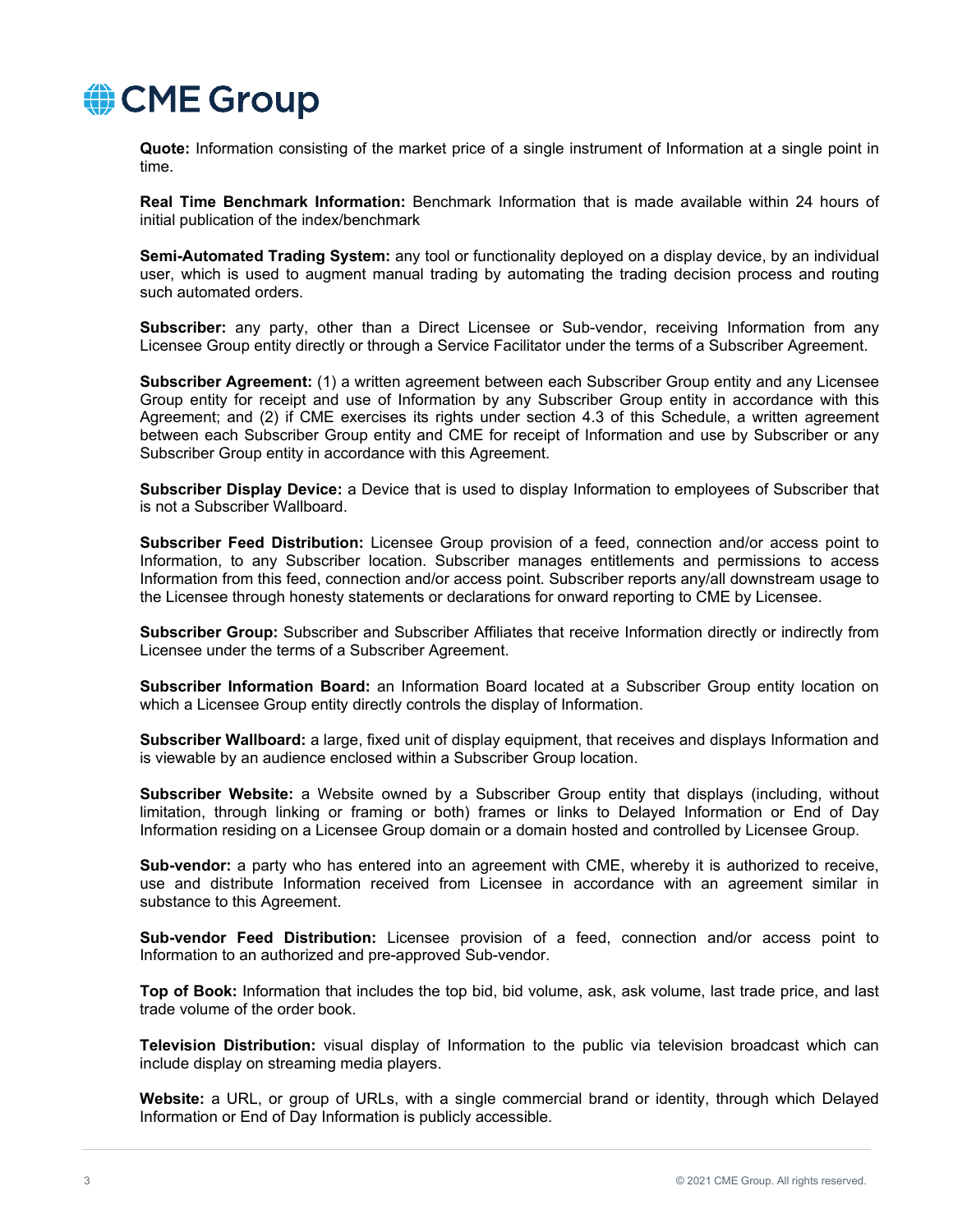

**Widget:** a widget is an element of a graphical user interface (GUI) that displays Information or provides a specific way for a user to interact with a Service.

### **2. Information Distribution License and Fees**

- **2.1.** Subject to the terms and conditions of the Agreement, including but not limited to payment of the relevant Fees, CME grants Licensee Group, a limited non-exclusive, non-transferable non-sublicensable (except as set forth herein) license during the Term, to distribute the Information contained in the Distribution Packages identified in section 1 of this Schedule through the Service(s) to Direct Licensees, Subscribers and Sub-vendors as applicable.
- **2.2.** Each Licensee Group entity, may distribute limited extracts of Information, other than Benchmark Information, on an occasional basis, outside of the Service(s), to its customers subject to the Information Policies, provided that such Information: (i) consists of one value per tenor per instrument with no other depth of book; (ii) is provided manually; and (iii) is provided on a push basis only. CME may determine in its sole discretion whether any distribution meets the requirements of this provision.
- **2.3.** Distribution License Fees are prorated in the first calendar year based on the month in which the right to distribute Information pursuant to section 2.1 of this Schedule 5, was approved by CME. The Distribution License Fees are charged on an annual basis.
- **2.4.** CME will waive Licensee Website Fees for one (1) Licensee Website displaying Delayed Information other than Benchmark Information if Licensee is licensed to distribute such Information to Subscribers.
- **2.5.** For the avoidance of doubt, no Licensee Group entity may distribute Historical Information or Historical Benchmark Information unless the relevant Historical Information or Historical Benchmark Information Distribution Package has been licensed in section 1 of this Schedule
- **2.6.** Licensee must report all use of Information in accordance with Schedule 3, Reporting, on a per Device Unit of Count, unless a different Unit of Count is identified in the table at section 1 of this Schedule or otherwise within this Schedule 5.
- **2.7.** Licensee Group shall not distribute or permit distribution of Information to any entity: located in any country subject to comprehensive sanctions by the Office of Foreign Assets Control; and/or identified on the U.S. Department of the Treasury's Specially Designated Nationals and Blocked Persons List. CME may suspend or terminate receipt or display of Information by any party if CME has reason to believe that any Licensee Group entity (or any of its Subscribers) is breaching or failing to comply with this provision or any other applicable law, regulation or rule.
- **2.8.** Licensee will terminate all distribution of Information by any Licensee Group entity to any Direct Licensee, Subscriber, Sub-vendor, or other recipient of any Information immediately upon receipt of written notice from CME or on such other date as may be set forth in the notice. This obligation survives termination of this Agreement.
- **2.9.** Licensee shall promptly notify CME in writing of any third party that is using or desires to use Information for Non-Display Use.
- **2.10.** The Fees for the use of Information hereunder are set forth in section 1 of this Schedule.
- **2.11.** Licensee Group shall be free to establish and alter the prices charged to Subscribers for the supply of Information and of their Service(s), provided that such prices do not misrepresent Fees charged by CME to Licensee in accordance with this Agreement.
- **2.12.** All Fees payable under this Schedule 5 will automatically increase, on an annual basis, from January 1 of each calendar year by a percentage amount based on inflation measured by the consumer price index data collected and published by the International Monetary Fund, provided that CME may choose to waive one or more annual Fee increases on notice to Licensee
- **2.13.** As of the Schedule 5 Effective Date, this Schedule 5 supersedes every prior Schedule 5 executed between the parties.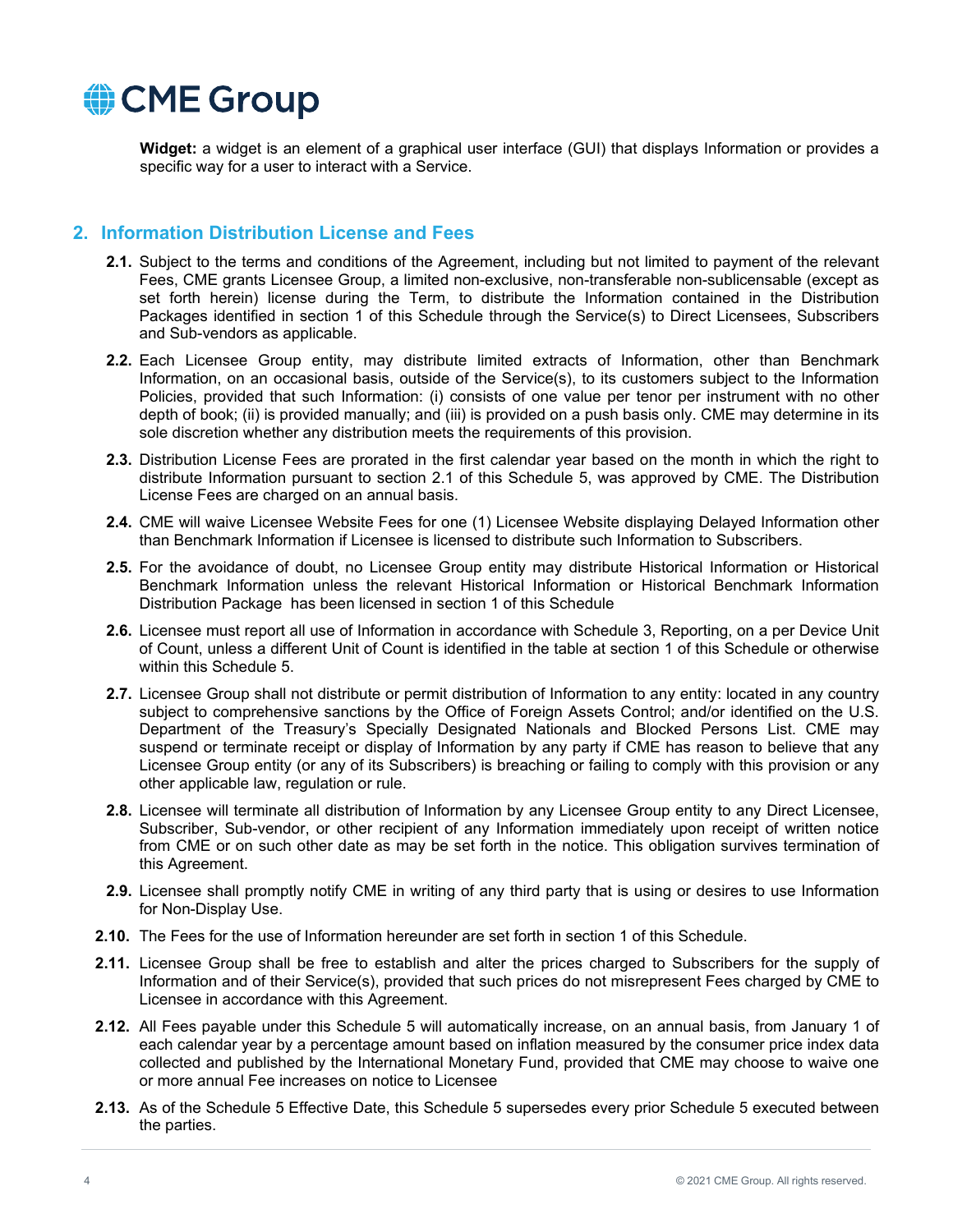

## **3. Direct Licensee Distribution and Sub-Vendor Distribution**

- **3.1.** Licensee shall promptly notify CME in writing of any third party that desires to receive Information from a Licensee Group Entity that does not wish to become or may not, based on the Distribution Packages identified in section 1 of this Schedule, become a Subscriber. Any such third party must be licensed with CME to become a Direct Licensee or Sub-vendor as applicable.
	- a) Direct Licensee Distribution and Sub-vendor Distribution is only permitted once Licensee has received written authorization from CME that the relevant third party is a Direct Licensee or Subvendor as applicable. If such third party receives or redistributes Information received from a Licensee Group entity prior to Licensee obtaining such written authorization, in addition to all other applicable remedies, Licensee will be responsible for paying CME all fees that otherwise would have been payable if such third party were a Direct Licensee or Sub-vendor as applicable.
	- b) Licensee shall notify CME in writing in advance of any Direct Licensee or Sub-vendor of any Licensee Group entity that ceases to receive Information from such Licensee Group entity.
- **3.2.** Licensee or relevant Licensee Group entity must not permit any Subscriber to redistribute Information outside Subscriber Group except in accordance with section 6.2 of this Schedule.
- **3.3.** Licensee shall not distribute Information to any Subscriber, other than a Non-Professional Subscriber, for use in a Semi-Automated Trading System, unless such Subscriber has entered into and maintains a license agreement directly with CME for such use.

#### **4. Subscriber Display Devices**

- **4.1.** Licensee may permit a Subscriber to use the Information contained in the Subscriber Display Device Distribution Packages identified in section 1 of this Schedule, for display on one or more Subscriber Display Devices, subject to the following terms;
	- a) Payment of the relevant Annual Information Distribution License Fee and per Subscriber Display Device Fees, per Distribution Package; and
	- b) Licensee must report use of Subscriber Display Device(s) per the Unit of Count identified in the Distribution Packages in section 1 of this Schedule on a monthly basis.

#### **5. Direct Licensee Display Device**

- **5.1.** Licensee may permit a Direct Licensee to use the Information contained in the Direct Licensee Display Device Packages identified in section 1 of this Schedule, for display on one or more Direct Licensee Display Devices, subject to the following terms;
	- a) Payment of the relevant Fees by Licensee
	- b) Licensee must report use of Direct Licensee Display Device per the Unit of Count identified in the Distribution Packages in section 1 of this Schedule on a monthly basis.
	- c) Licensee has received written authorization from CME that the relevant third party is a Direct Licensee. If such third party receives Information from a Licensee Group entity prior to Licensee obtaining such written authorization, in addition to all other applicable remedies, Licensee will be responsible for paying CME all fees that otherwise would have been payable if such third party were a Direct Licensee.
	- d) Licensee shall notify CME in writing in advance of any Direct Licensee that ceases to receive Information from such Licensee Group entity.

#### **6. Subscriber Agreement**

**6.1.** Licensee Group shall ensure, and Subscriber Agreements shall provide, that: (a) Subscriber's use of Information complies with the terms and conditions of this Agreement and is in compliance with all applicable laws and regulations; and (b) Subscriber shall be responsible for the use of Information by Authorized Users and any Subscriber Group entity, and shall cause the same to comply with the terms of the Subscriber Agreement.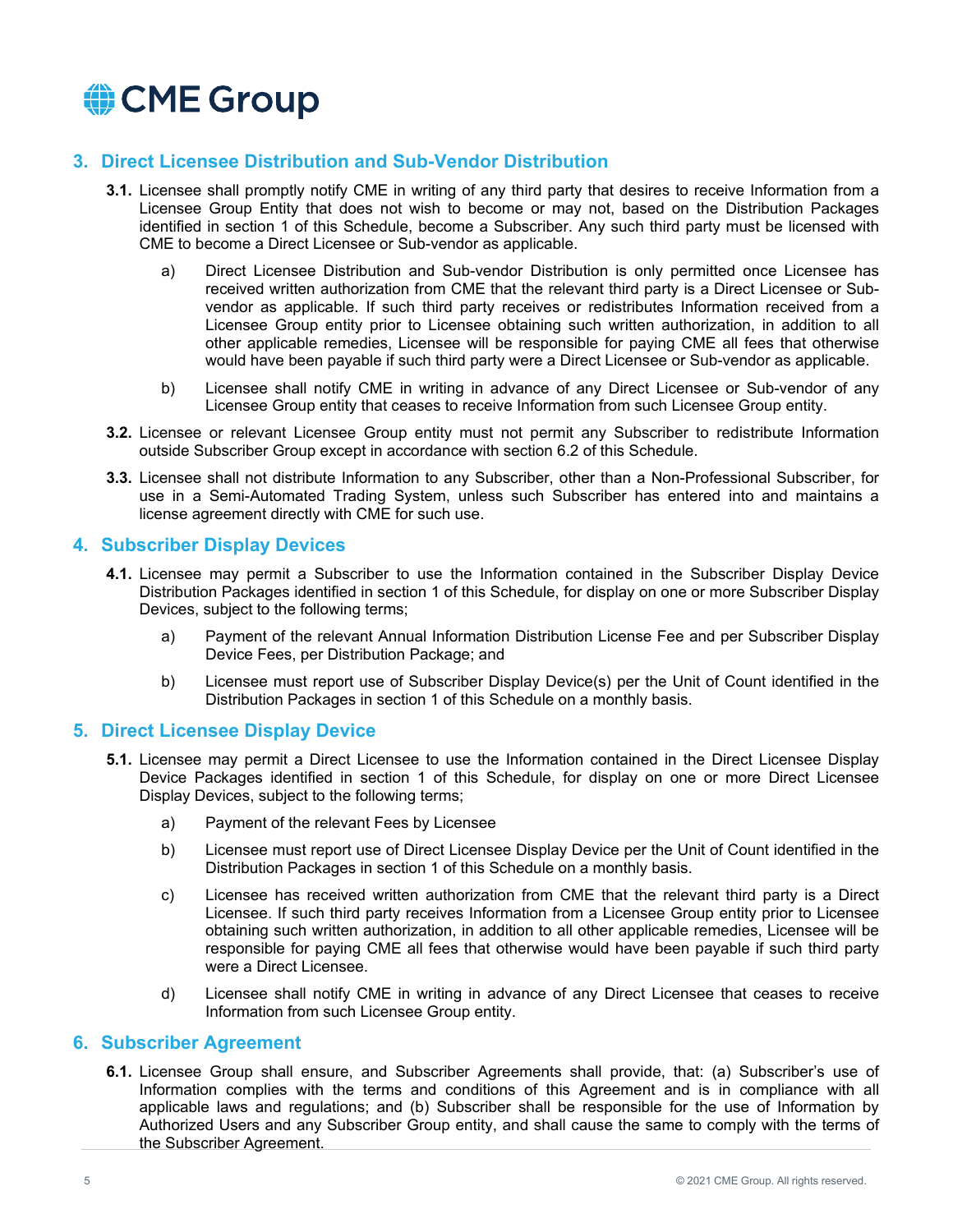

**6.2.** Subscriber Agreements must contain the following elements, or use substantially similar language to achieve the same meaning:

Subscriber:

- a) must not redistribute Information outside of Subscriber Group, provided that Subscriber may distribute limited extracts of Information other than Benchmark Information on an occasional basis to its customers subject to Information Policies, provided that such information: (i) consists of one value per tenor per instrument with no other depth of book; (ii) is provided manually; and (iii) is provided on a push basis only. CME may determine in its sole discretion whether any distribution meets the requirements of this provision;
- b) must not misrepresent Information or deface or remove any trademarks transmitted with Information;
- c) must not use Information for any illegal purpose;
- d) must not use Information for Non-Display Use unless License is licensed to provide Managed Non-Display Use;
- e) must not use the Information or any portion thereof in the creation, distribution, settlement or maintenance of any derivative work (including but not limited to financial products, indexes, quotes, spot prices, curves, surfaces, contracts for difference (CFDs) and other leveraged products, indicative optimized portfolio values (IOPV), net asset value (NAV), or analytical reference figures or values calculated from Information for purposes of fund administration and portfolio management services, risk management services or valuation services based on the Information) unless Subscriber is licensed to do so by CME;
- f) must recognize all Intellectual Property Rights as acknowledged between Licensee and CME.
- g) must maintain all records and provide all information required by each Licensee Group entity to meet Licensee's record-keeping, reporting and payment obligations to CME;
- h) must maintain complete and accurate books and records, relating to all access to and use of, Information under the Subscriber Agreement for the most recent five (5) year period;
- i) must allow CME or any auditors acting on behalf of CME to audit Subscriber records and use of Information;
- j) shall obtain and provide any consent that may be required under all applicable laws, including the EU's General Data Protection Regulation, as may be needed for CME or any auditors acting on behalf of CME to review and receive Personal Data, including but not limited to Personal Data pertaining to Subscribers or representatives of Licensee group, where requested by CME for purposes of verifying or ensuring compliance with Licensee's obligations to CME or where requested by regulatory authority or pursuant to a valid court order, subpoena, or other legal instrument;
- k) agrees that in addition to any other remedy, any Licensee Group entity may immediately suspend or terminate distribution of Information to Subscriber if Licensee or any Licensee Group entity has reason to suspect noncompliance with any of the Subscriber Agreement terms or if Licensee is required by CME to do so for any reason;
- l) shall not distribute or permit distribution of Information to any entity located in any country subject to comprehensive sanctions by the Office of Foreign Assets Control and/or identified on the U.S. Department of the Treasury's Specially Designated Nationals and Blocked Persons List;
- m) shall not use Benchmark Information other than for display on one or more Devices;
- n) acknowledges and agrees that to the maximum extent permitted by law, no CME Group entity nor any of their respective officer, directors, member, employees, agents, consultants or licensors shall have any liability to any Subscriber Group entity arising from use of Information; and
- o) acknowledges and agrees that CME is a third-party beneficiary of the Subscriber Agreement, is entitled to the rights and benefits thereunder, and may enforce the provisions of the Subscriber Agreement directly against Subscriber as if it were a party thereto.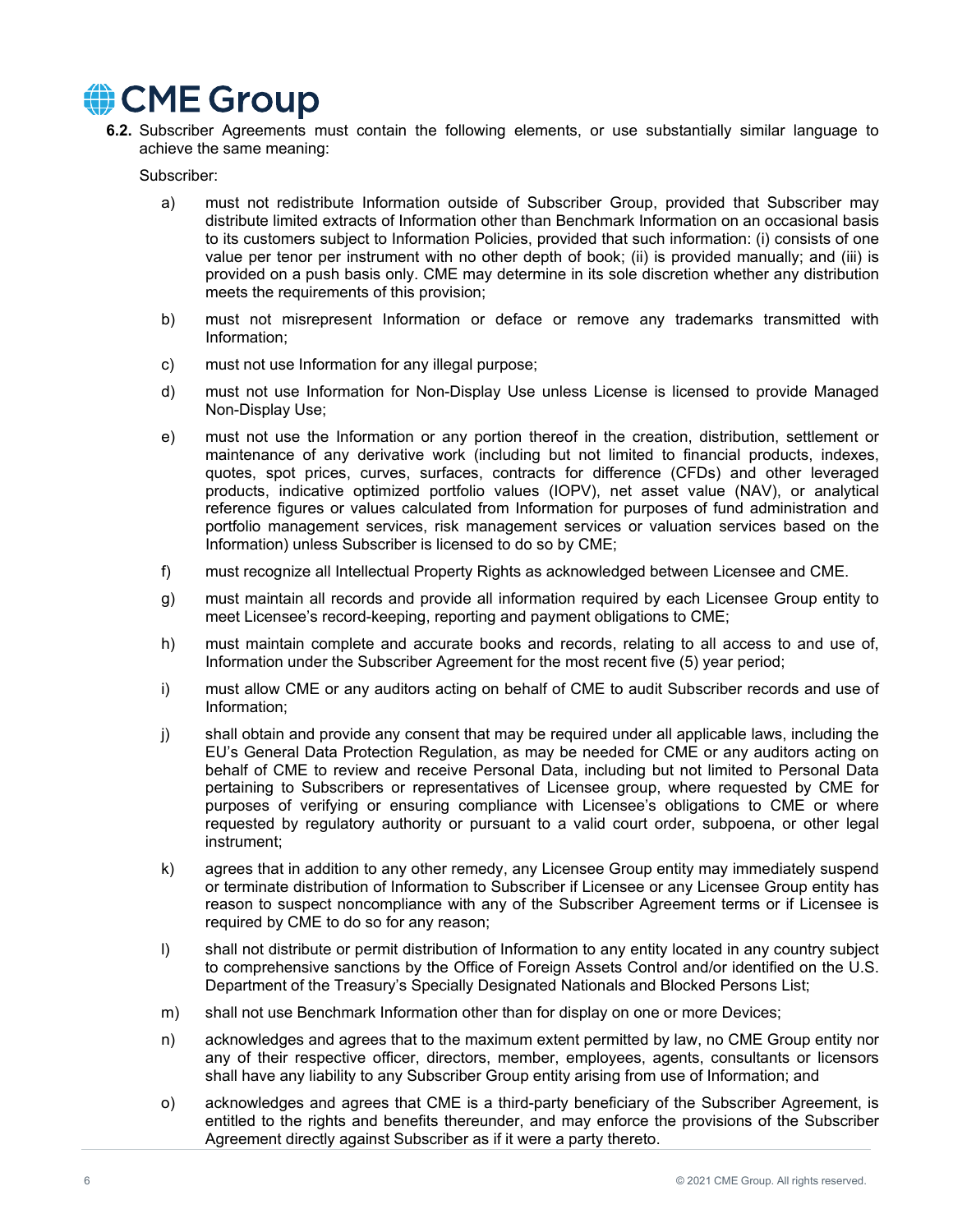

- p) Acknowledge and agree that use of any Semi-Automated Trading System, by any Subscriber other than a Non-Professional Subscriber, requires a license directly between Subscriber and CME.
- **6.3.** Upon request, Licensee shall disclose to CME, any such Subscriber Agreement, so that CME may verify Licensee's compliance with the terms of this Schedule and Licensee shall procure the agreement from Subscriber for such disclosure to CME if necessary.
- **6.4.** CME reserves the right to enter into a direct agreement with any Subscriber in relation to Information received from any Licensee Group entity and CME shall notify Licensee if it exercises such right in relation to any Subscriber.
- **6.5.** At CME's sole discretion, or on application by Licensee or in the context of a direct agreement between CME and Subscriber, CME may elect to extend the definition of "Subscriber Group" in the case of individual Subscribers to include members of co-operative or professional associations or other corporate structures that function commercially as a single group.
- **6.6.** Licensee will report all uses of Information by Direct Licensees and Subscribers as specified in this Schedule.
- **6.7.** Subscriber Feed Distribution of Real Time and Delayed Information will be charged per Subscriber location per Distribution Package per month. Subscriber Feed Distribution – Historical Fees will be charged per year and are prorated in the first calendar year based on the month in which the right to distribute the Historical Information, pursuant to this Schedule 5, was approved by CME. Licensee must report Subscriber Feed Distribution of Real Time, Delayed and Historical Information per the Unit of Count Identified in the Distribution Packages in section 1 of this Schedule on a monthly basis. Use of Benchmark Information in Subscriber Feed Distribution is not permitted.
- **6.8.** Certain Subscribers may be eligible to participate in CME's Pay Per User program ("PPU Program") with respect to Fees that are calculated on a per Device basis. The PPU Program is not applicable to Benchmark Information. CME will notify Licensee when a Subscriber has been approved to participate in the PPU Program and of the effective date of such Subscriber's participation ("PPU Program Participation Date"). Licensee will continue to report any such Subscriber's use of Information that is covered by the PPU Program ("PPU Covered Use") on a per device basis, but as of the PPU Program Participation Date, the Fee payable by Licensee with respect to such PPU Covered Use will be the Real-Time PPU Device Fee set forth in section 1 of this Schedule.
- **6.9.** Certain Subscribers may be eligible to participate in CME's Asia Initiative program ("Asia Initiative Program"). The Asia Initiative Program is not applicable to Benchmark Information. CME will notify Licensee when a Subscriber has been approved to participate in the Asia Initiative Program and of the effective date of such Subscriber's participation ("Asia Initiative Program Participation Date"). Licensee will continue to report any such Subscriber's use of Information that is covered by the Asia Initiative Program ("Asia Initiative Covered Use") on a per device basis, but as of the Asia Initiative Program Participation Date, the Fee payable by Licensee with respect to such Asia Initiative Covered Use will be the Real Time AMDI Device Fee set forth in section 1 of this Schedule.

## **7. Website Display**

- **7.1.** Each Licensee Group entity may display Delayed Information, Historical Benchmark Information or End of Day Information in the Website Display Distribution Packages identified in section 1 of this Schedule on a publicly accessible Licensee Website or distribute to Subscribers for display on a publicly accessible Subscriber Website in each case where access to Information does not require user registration, subject to the following terms:
	- a) Payment of the relevant Annual Information Distribution License Fees, Licensee Website Fees and Subscriber Website Fees, per Distribution Package as applicable;
	- b) Licensee will report the URL of each Licensee Website and Subscriber Website displaying the Information added or removed during the month in which it was added or removed as applicable and such other information as may be required by CME with respect to the Licensee Website or Subscriber Website on a per Distribution Package basis;
	- c) The terms of use applicable to visitors of any Licensee Website and Subscriber Website contain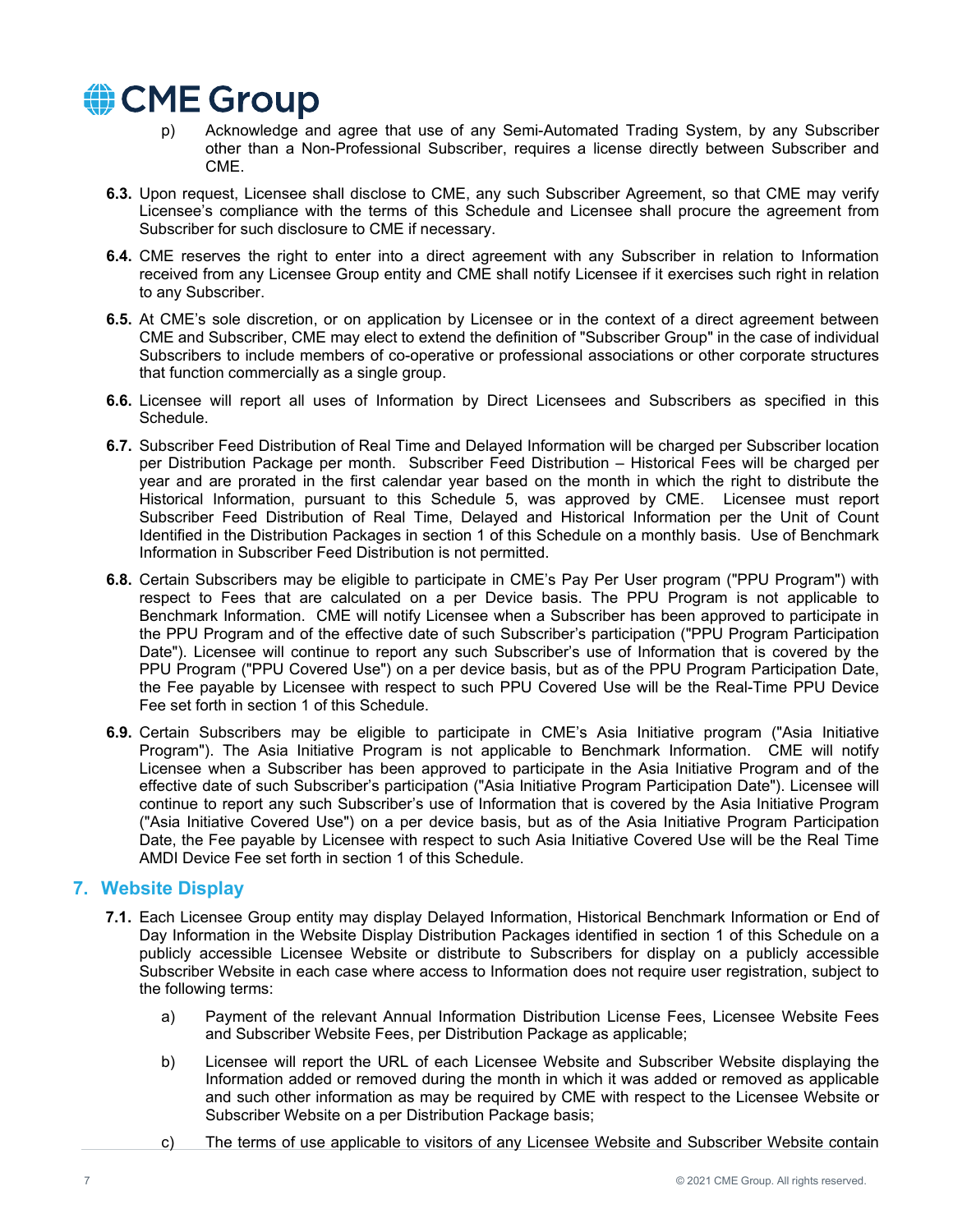

elements a, b, c, d, e, f and m of section 6.2 of this Schedule 5;

- d) Licensee shall ensure that both Licensee Website and Subscriber Website contain the following notification on any page containing the Information: "The market data ("Information") contained herein: (i) includes the proprietary information of Chicago Mercantile Exchange Inc. or it's licensors, as applicable ; (ii) may not be copied, sold or further disseminated except as specifically authorized; (iii) does not constitute investment advice; (iv) is provided solely for informational purposes; and (v) is not warranted to be complete, accurate or timely. You may not develop or create any derivative work or other product that uses, is based on, or is developed in connection with any of the Information (including, without limitation, proprietary data, settlement data or indices) available on this site."; and
- e) No Licensee Group entity nor Subscriber Group entity may display or distribute Real-Time Information on a publicly accessible Website at any time.
- **7.2.** For the CME CF Cryptocurrency Indices Distribution Packages only, the Licensee Group may also display Real Time Information on Licensee Website.
- **7.3.** For Historical Benchmark Information only, in the Website Distribution Packages identified in section 1 of this Schedule, with the prior written approval and at the sole discretion of CME, Licensee may display a limited number of Historical Benchmark values as agreed by CME.

## **8. Non-Professional Subscriber Fees**

- **8.1.** Non-Professional Subscriber Fees apply only to Information that is not Benchmark Information and only where a Subscriber is a Non-Professional and meets the following criteria:
	- a) has an active futures trading account;
	- b) is an individual, natural person or a small business entity;
	- c) is not a member, or holder or lessee of any type of membership of any exchange;
	- d) is not registered or qualified as a professional trader or investment adviser with any stock, commodities or futures exchange or contract market, or with any financial regulatory authority;
	- e) is not acting on behalf of an institution that engages in brokerage, banking, investment, or financial activities; and
	- f) can access Information via a maximum of two Order Routing Devices, provided by Licensee Group.
- **8.2.** Use of Information by a Non-Professional Subscriber must:
	- a) be solely for the Subscriber's personal or private use;
	- b) be limited to managing the Subscriber's own assets; and
	- c) not be used in connection with the management of any assets of any third party in any capacity.
- **8.3.** Licensee warrants that those Subscribers reported to CME as Non-Professional Subscribers meet the conditions of sections 8.1 and 8.2 of this Schedule.

#### **9. Trial Use**

**9.1.** CME may waive Device Fees for the first consecutive thirty (30) days of a Subscriber's access to Information other than Benchmark Information on Licensee Group's Service.

#### **10.Television Distribution**

**10.1.** Licensee Group may distribute Information other than Benchmark Information contained in the Television Distribution Packages identified in section 1 of this Schedule via Television Distribution.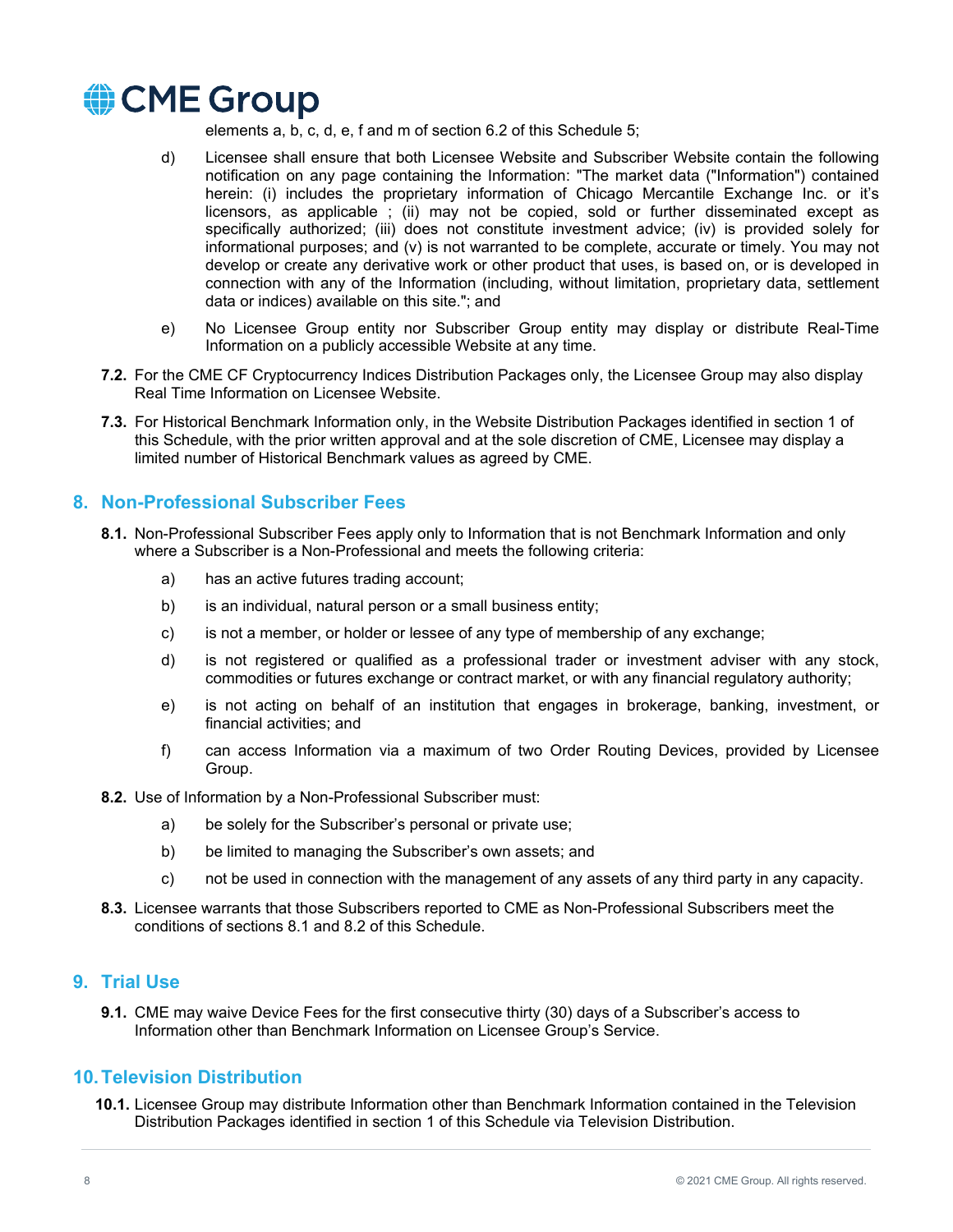

**10.2.** On or before September 10 of each calendar year, Licensee will report the monthly average number of viewers of the licensed program during the twelve (12) month period ending on August 31 of that calendar year utilizing a ratings agency acceptable to CME.

## **11.Managed User Non-Display**

- **11.1.** Each Licensee Group entity may distribute Information other than Benchmark Information contained in the Managed User Non-Display Distribution Packages identified in section 1 of this Schedule for Managed User Non-Display to Subscribers.
- **11.2.** Licensee must provide such Subscribers with the means to route automated orders to one or more CME Group markets; and the Subscriber Agreement with such Subscriber must limit Subscriber's use of Information in accordance with this section 11.
- **11.3.** Viewable display and distribution of Information by the Subscriber and the creation of derivative works based on the Information are not permitted under the Managed User Non-Display Use license.

## **12.Widgets**

- **12.1.** Each Licensee Group entity may display the Delayed Information other than Benchmark Information contained in the Widget Distribution Packages identified in section 1 of this Schedule within a Widget where the Information is stored and controlled by the Licensee's Group. All Widgets must be reviewed and are subject to prior approval by CME. Annual license fees will be applicable per Licensee Group entity for use of Information in the creation of Widgets.
- **12.2.** Widget Fees are prorated in the first calendar year based on the month in which the right to distribute Information pursuant to this Schedule 5, was approved by CME. The Widget Fees are charged on an annual basis.

## **13.Mobile Application**

- **13.1.** Each Licensee Group entity may display the Delayed Information other than Benchmark Information contained in the Mobile Application Distribution Packages identified in section 1 of this Schedule within a Mobile Application for use on wireless devices including tablets and smartphones. The Mobile Application is a fixture on the wireless device for direct access to Information rather than accessing Information via the mobile device's Internet browser.
- **13.2.** Licensee will report each Mobile Application displaying the Information added or removed during the month in which it was added or removed as applicable and such other information as may be required by CME with respect to the Mobile Application on a per Distribution Package basis.
- **13.3.** Mobile Application Fees are prorated in the calendar year in which the Mobile Application was reported as added.
- **13.4.** Mobile Applications marketed under the same product name with similar features are considered a single Mobile Application independent of number of mobile Operating Systems (OS) (i.e. iOS and Android).

## **14.Information Board**

**14.1.** Each Licensee Group entity may use the Delayed Information other than Benchmark Information contained in the Information Board Distribution

Packages identified in section 1 of this Schedule for display on an Information Board subject to the following terms;

- a) Payment of the relevant (i) Annual Information Distribution License; and (ii) per Licensee Information Board and/or per Subscriber Information Board Fees per Distribution Package;
- b) Licensee must report use of Information Board and/or Subscriber Information Board per the Unit of Count identified in the Distribution Package in section 1 of this Schedule on a monthly basis; and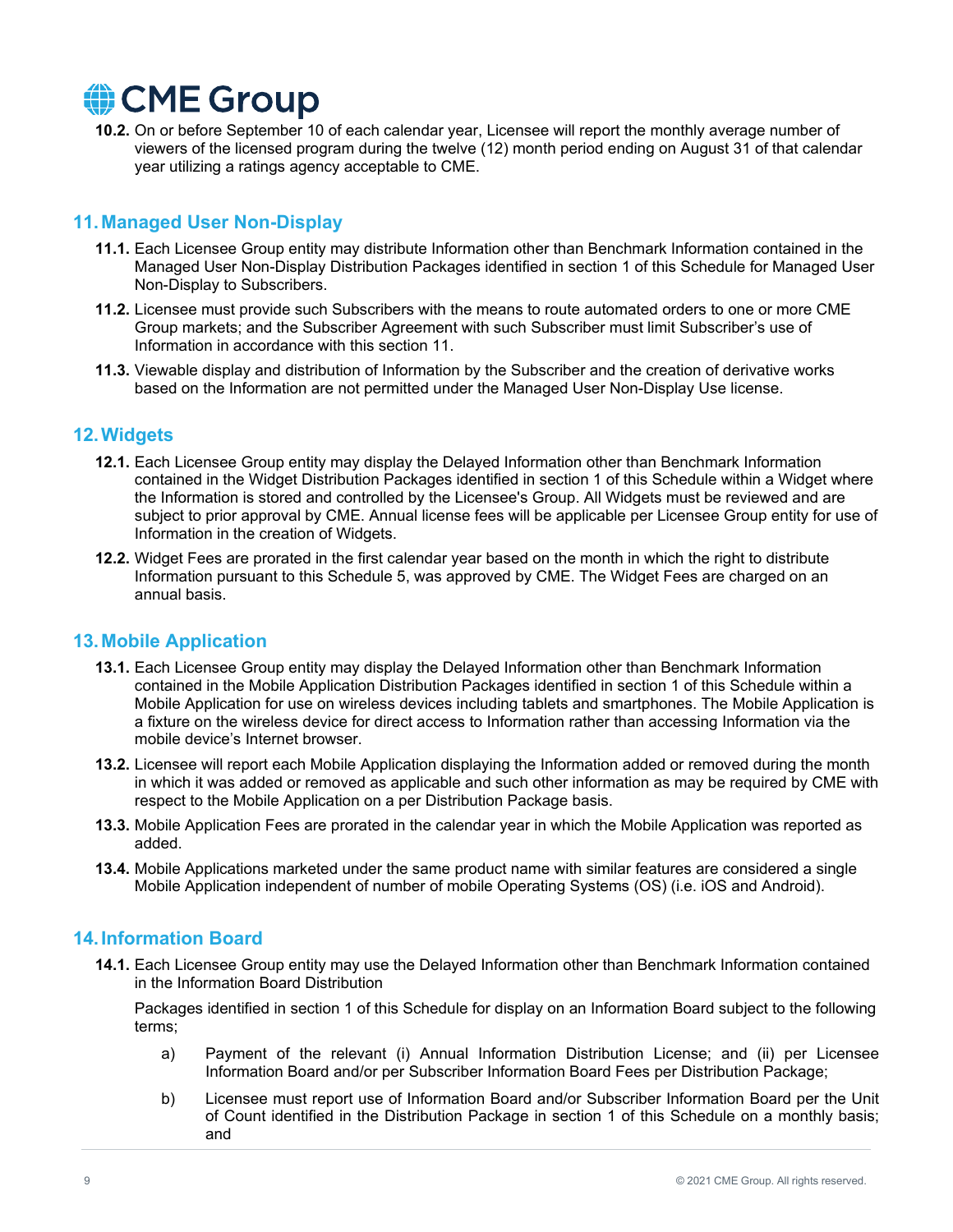

- c) Real Time Information must not be distributed on a publicly accessible Information Board at any time.
- **14.2.** For the CME Cryptocurrency Distribution Packages identified in section 1 of this Schedule only, the Licensee and Subscriber as applicable may display Real Time Information on an Information Board and Subscriber Information Board as applicable.

## **15.DME Distribution Packages**

Fees apply to Delayed Information from the DME Distribution Packages when the Delayed Information is updated at intervals of one (1) minute or less.

## **16.Reserved.**

#### **17.Subscriber Wallboard**

- **17.1.** Licensee may permit a Subscriber to use the Information other than Benchmark Information contained in the Subscriber Wallboard Distribution Packages identified in section 1 of this Schedule, for display on a Subscriber Wallboard, subject to the following terms;
	- a) Payment of the relevant Annual Information Distribution License Fee and per Subscriber Wallboard Fees, per Distribution Package; and
	- b) Licensee must report use of Subscriber Wallboard per the Unit of Count identified in the Distribution Packages in section 1 of this Schedule on a monthly basis.

## **18.Reserved**

#### **19.Direct Licensee Wallboard**

- **19.1.** Licensee may permit a Direct Licensee to use the Information other than Benchmark Information contained in the Direct Licensee Wallboard Distribution Packages identified in section 1 of this Schedule, for display on a Direct Licensee Wallboard, subject to the following terms;
	- a) Payment of the relevant Annual Information Distribution License Fee
	- b) Licensee must report use of Direct Licensee Wallboard per the Unit of Count identified in the Distribution Packages in section 1 of this Schedule on a monthly basis.
	- c) Licensee has received written authorization from CME that the relevant third party is a Direct Licensee. If such third party receives Information from a Licensee Group entity prior to Licensee obtaining such written authorization, in addition to all other applicable remedies, Licensee will be responsible for paying CME all fees that otherwise would have been payable if such third party were a Direct Licensee.
	- d) Licensee shall notify CME in writing in advance of any Direct Licensee that ceases to receive Information from such Licensee Group entity.

## **20.Semi-Automated Trading System**

- **20.1.** No Licensee Group entity may distribute Information to a Subscriber for use in a Semi-Automated Trading Systems unless such Subscriber licenses directly with CME for such use.
- **20.2.** Any Subscriber who wishes to utilize Semi-Automated Trading Systems must license directly with CME.